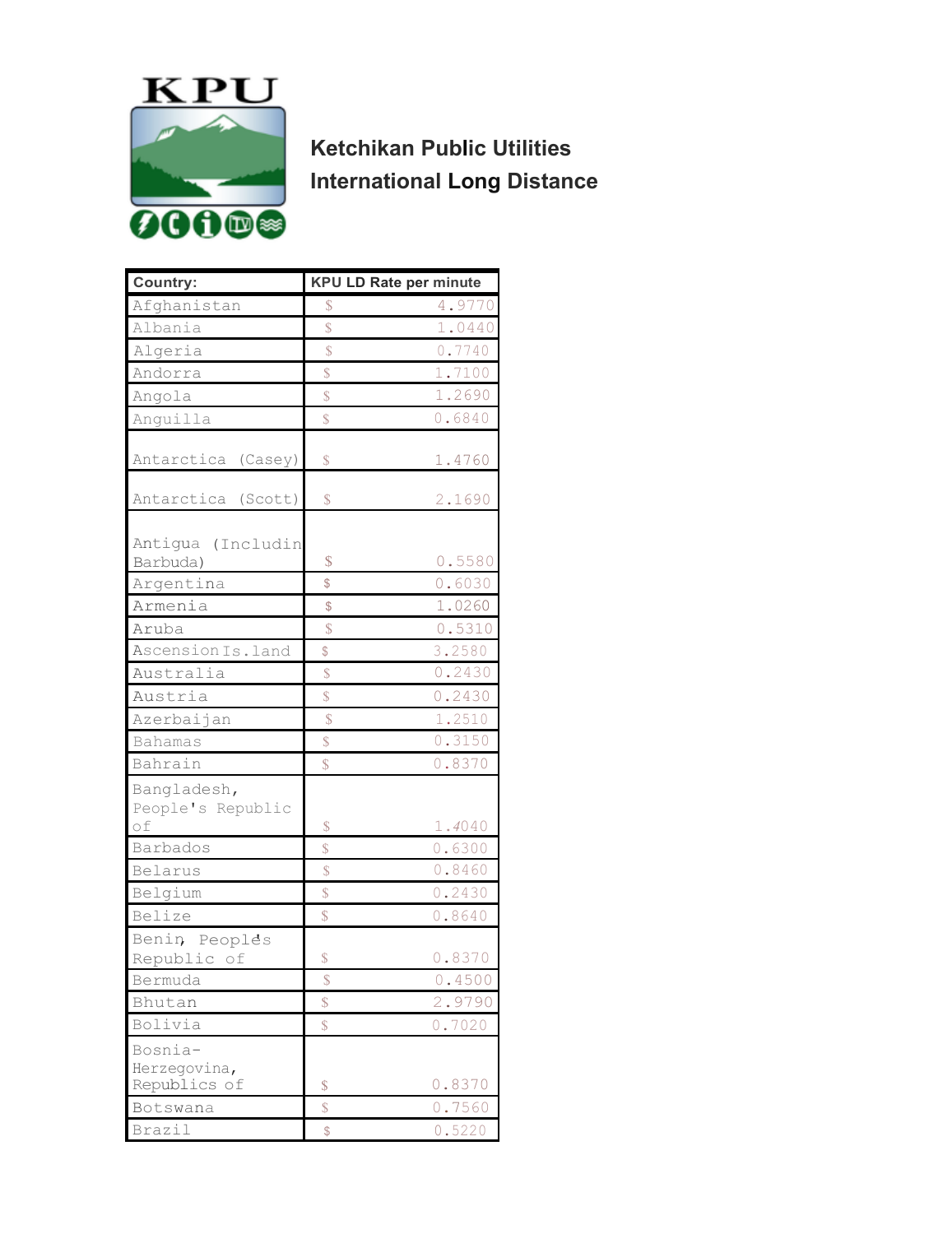| British Virgin                        |                        |        |
|---------------------------------------|------------------------|--------|
| Islands (Including<br>Anegada Camanoe |                        |        |
| Island, Guana                         |                        |        |
| Island, Jost van                      |                        |        |
| Dyke, Little                          |                        |        |
| Thatch, Marina                        |                        |        |
| Cay, Mosquito                         |                        |        |
| Island, North                         |                        |        |
| Sound, Peter                          |                        |        |
| Island, Tortola<br>and Virgin Gorda)  | \$                     | 0.5400 |
| Brunei                                | $\mathcal{S}$          | 1.0440 |
| Bulgaria                              | \$                     | 0.6210 |
| Burkina Faso                          | \$                     | 1.0170 |
|                                       | \$                     | 6.6420 |
| Burma (Myanmar)                       |                        |        |
| Burundi                               | $\mathbb{S}$           | 2.3310 |
| Canada                                | $\mathcal{S}$          | 0.1000 |
| Cambodia                              | \$                     | 2.3310 |
| Cameroon                              | \$                     | 1.0530 |
|                                       |                        |        |
| Cape Verde Islands                    | \$                     | 0.9630 |
| Cayman Islands                        | $\mathcal{S}$          | 0.4680 |
| Central African                       |                        |        |
| Republic                              | \$                     | 3.1590 |
| Chad, Republic of                     | \$                     | 4.0590 |
| Chile                                 | \$                     | 0.4680 |
| China, Peoples                        |                        |        |
| Republic of                           | \$                     | 0.7200 |
| Christmas & Cocos                     |                        |        |
| Islands                               | \$                     | 1.4130 |
| Colombia                              | \$                     | 0.6120 |
| Comoros, Federal                      |                        |        |
| and Islamic                           |                        |        |
| Republic of                           | \$                     | 2.1240 |
|                                       |                        |        |
| Congo, Republic of                    | \$                     | 2.1060 |
| Cook Islands                          | $\sqrt{\frac{2}{\pi}}$ | 3.2850 |
| Costa Rica                            | \$                     | 0.5400 |
| Croatia Republic                      |                        |        |
| of                                    | $\mathbb S$            | 0.6660 |
| Cuba                                  | \$                     | 1.3590 |
| Cyprus                                | \$                     | 0.7470 |
| Czech Republic                        | $\mathbb S$            | 0.6570 |
| Denmark                               | \$                     | 0.2430 |
| Diego Garcia                          | \$                     | 1.4760 |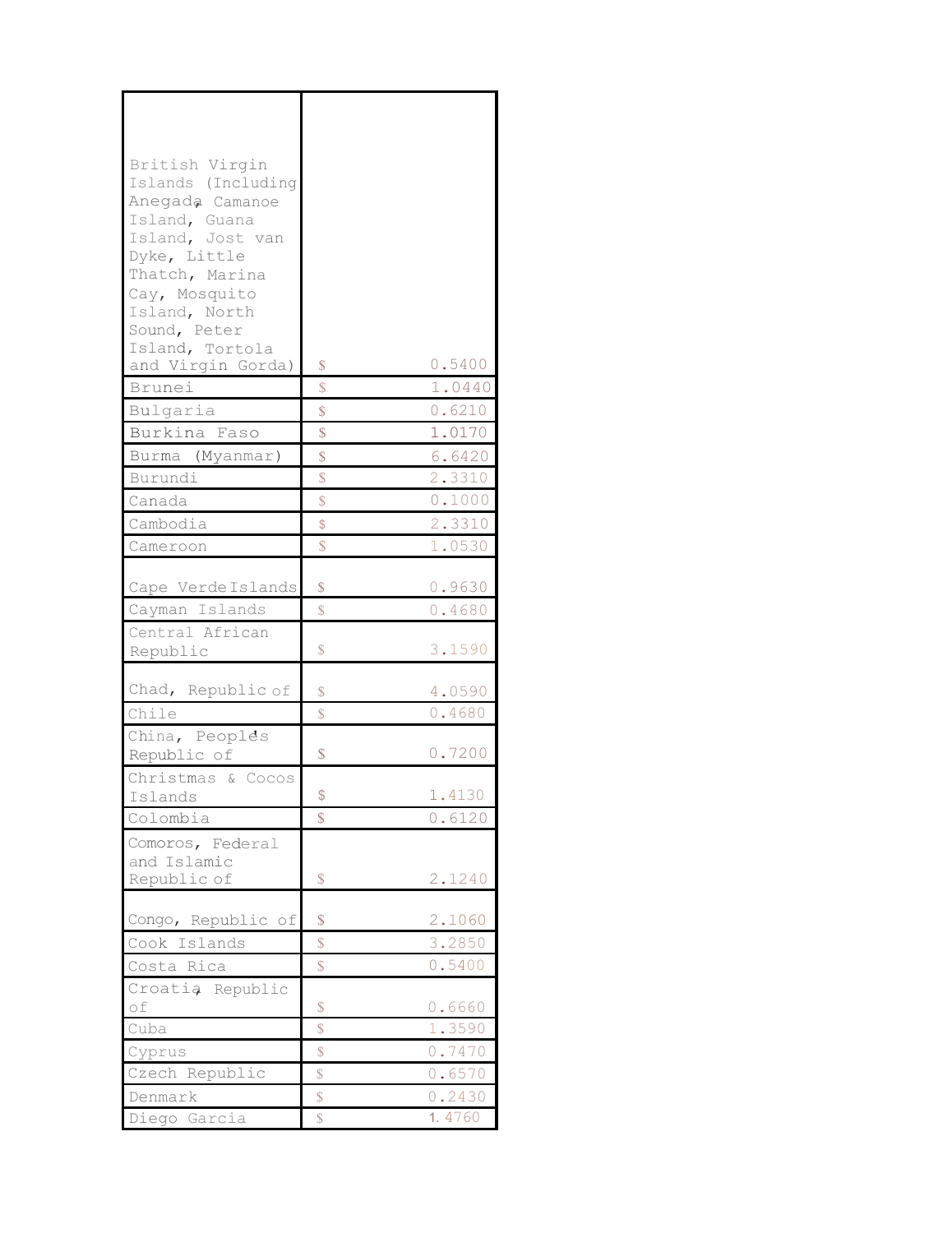| Djibouti, Republic<br>оf                                  | S                       | 1.7010           |
|-----------------------------------------------------------|-------------------------|------------------|
| Dominica                                                  | $\overline{\mathbb{S}}$ | 0.8550           |
|                                                           |                         |                  |
| Dominican Republic                                        | S                       | 0.4230           |
| East Timer                                                | \$                      | 3.2850           |
| Ecuador                                                   | $\mathbb S$             | 0.7020           |
| Egypt, Arab<br>Republic of                                | \$                      | 0.9270           |
| El Salvador                                               | $\mathcal{S}$           | 0.6480           |
| Equatorial Guinea,<br>Republic of                         | \$                      | 2.4300           |
| Eritrea                                                   | $\mathcal{S}$           | 1.4220           |
| Estonia                                                   | $\overline{\mathbb{S}}$ | 0.8730           |
| Ethiopia                                                  | $\mathcal{S}$           | 1.4310           |
| Faeroe Islands                                            | \$                      | 2.9700           |
| Falkland Islands                                          | \$                      | 3.5190           |
| Federated States<br>of Micronesia                         | \$                      | 0.9720           |
| Fiji Islands                                              | $\mathcal{S}$           | 1.2690           |
| Finland                                                   | \$                      | 0.2430           |
| France                                                    | $\mathcal{S}$           | 0.2430           |
| French Antilles<br>(Martinique, St.<br>Barthelemy and St. |                         | 0.6210           |
| Martin)<br>French Guiana                                  | \$<br>$\mathsf{\$}$     | 0.8370           |
|                                                           |                         |                  |
| French Polynesia<br>(Including the<br>Islands of Moorea   |                         |                  |
| and Tahiti)                                               | \$                      | 1.'1850          |
| Gabon Republic                                            | S                       | 1.3230           |
| Gambia                                                    | \$                      | 0.8910           |
| Georgia                                                   | \$                      | 1.2600           |
| Germany                                                   | \$                      | 0.2430           |
| Ghana                                                     | \$                      | 0.7560           |
| Gibraltar                                                 | \$                      | 1.0530           |
| Greece                                                    | $\mathbb{S}$            | 0.3150           |
| Greenland                                                 | \$                      | 1.7550           |
| Grenada (Includino<br>Carriacou)<br>Guadeloupe            | S<br>\$                 | 0.8280<br>1.1250 |
| Guantanamo<br>(U.S.<br>Naval Base)                        | $\mathcal{S}$           | 1.4760           |
| Guatemala                                                 | \$                      | 0.6120           |
| Guinea-Bissau                                             | \$                      | 3.5640           |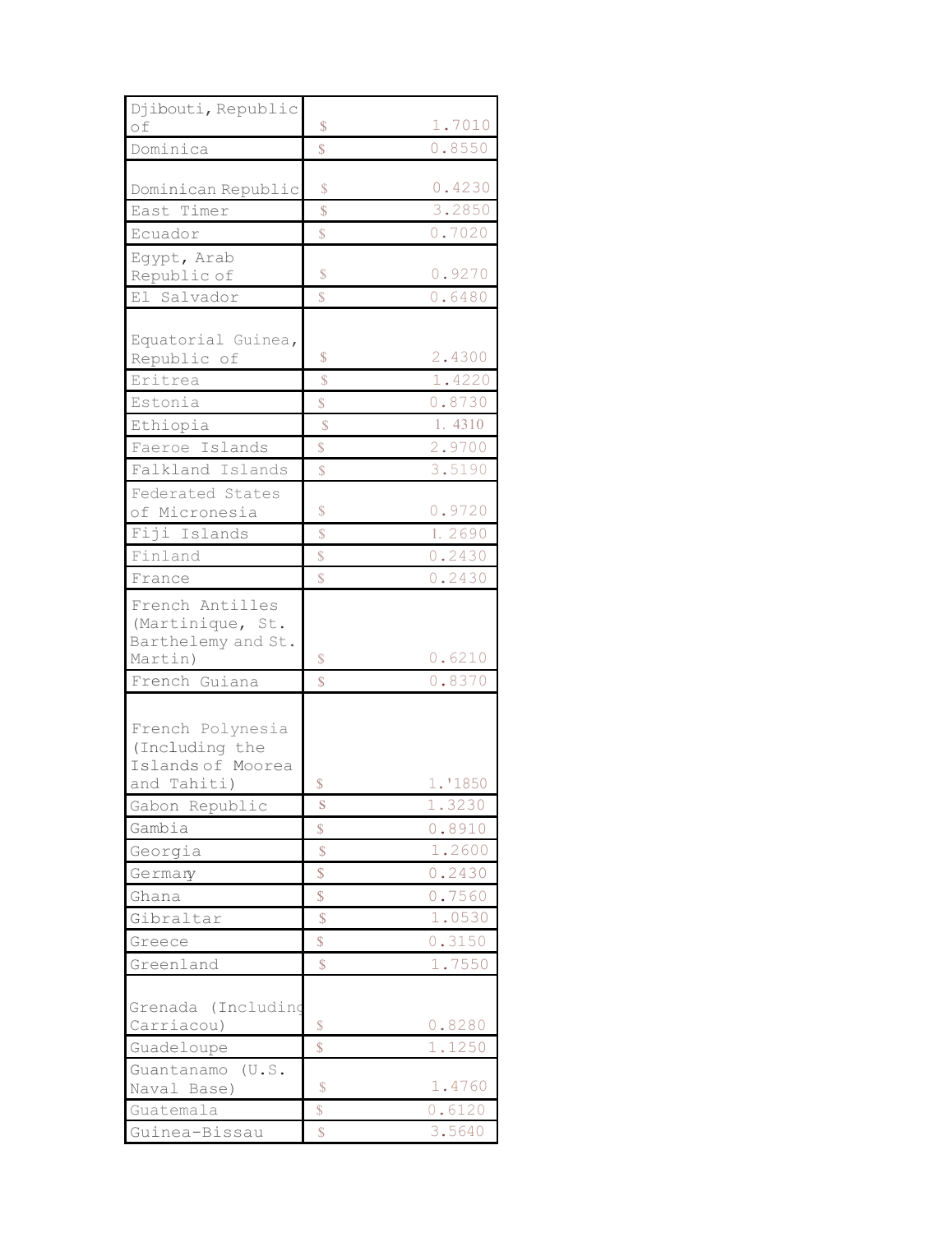| Guinea People's    |                    |        |
|--------------------|--------------------|--------|
| Revolutionary      |                    |        |
| Republic           | \$                 | 0.9720 |
| Guyana             | $\hat{\mathbb{S}}$ | 1.8450 |
| Haiti              | \$                 | 0.9000 |
| Honduras           | $\mathcal{S}$      | 0.8460 |
| Hong Kong          | \$                 | 0.3780 |
| Hungary            | \$                 | 0.5130 |
| Iceland            | \$                 | 0.6210 |
| India              | \$                 | 0.8730 |
| Indonesia          | $\mathbf{\hat{S}}$ | 0.6480 |
| Iran               | \$                 | 1.2600 |
| Iraq               | \$                 | 1.7820 |
| Ireland            | \$                 | 0.2430 |
| Israel             | \$                 | 0.4770 |
| Italy              | $\mathcal{S}$      | 0.2430 |
| Ivory Coast,       |                    |        |
| Republic of        | \$                 | 1.3140 |
| Jamaica            | \$                 | 0.8280 |
| Japan (Including   |                    |        |
| Okinawa)           | \$                 | 0.2430 |
| Jordan             | $\mathcal{S}$      | 1.1160 |
| Kazakhstan         | \$                 | 0.7470 |
|                    |                    |        |
| Kenya, Republic of | \$                 | 0.9720 |
| Kiribati           | \$                 | 3.7620 |
| Korea, North       | \$                 | 2.9790 |
| Korea, South       | \$                 | 0.3330 |
| Kuwait             | \$                 | 1.0890 |
| Kyrgystan          | \$                 | 4.5090 |
| Laos               | \$                 | 2.3310 |
| Latvia             | \$                 | 0.8370 |
| Lebanon            | \$                 | 1.0530 |
| Lesotho            | \$                 | 1.0620 |
| Liberia            | \$                 | 0.7470 |
|                    |                    |        |
| Libyan Arab        |                    |        |
| Peoples Socialis   |                    |        |
| Jamahiriya         | \$                 | 1.2690 |
| Liechtenstein      | \$                 | 1.1160 |
| Lithuania          | \$                 | 1.0530 |
| Luxembourg         | \$                 | 0.2430 |
| Macao              | $\hat{\mathbb{S}}$ | 0.9720 |
| Macedonia, Former  |                    |        |
| Yugoslav Republic  |                    |        |
| of                 | \$                 | 0.7470 |
| Madagascar,        |                    |        |
| Democratic         |                    |        |
| Republic of        | $\mathcal{S}$      | 3.6990 |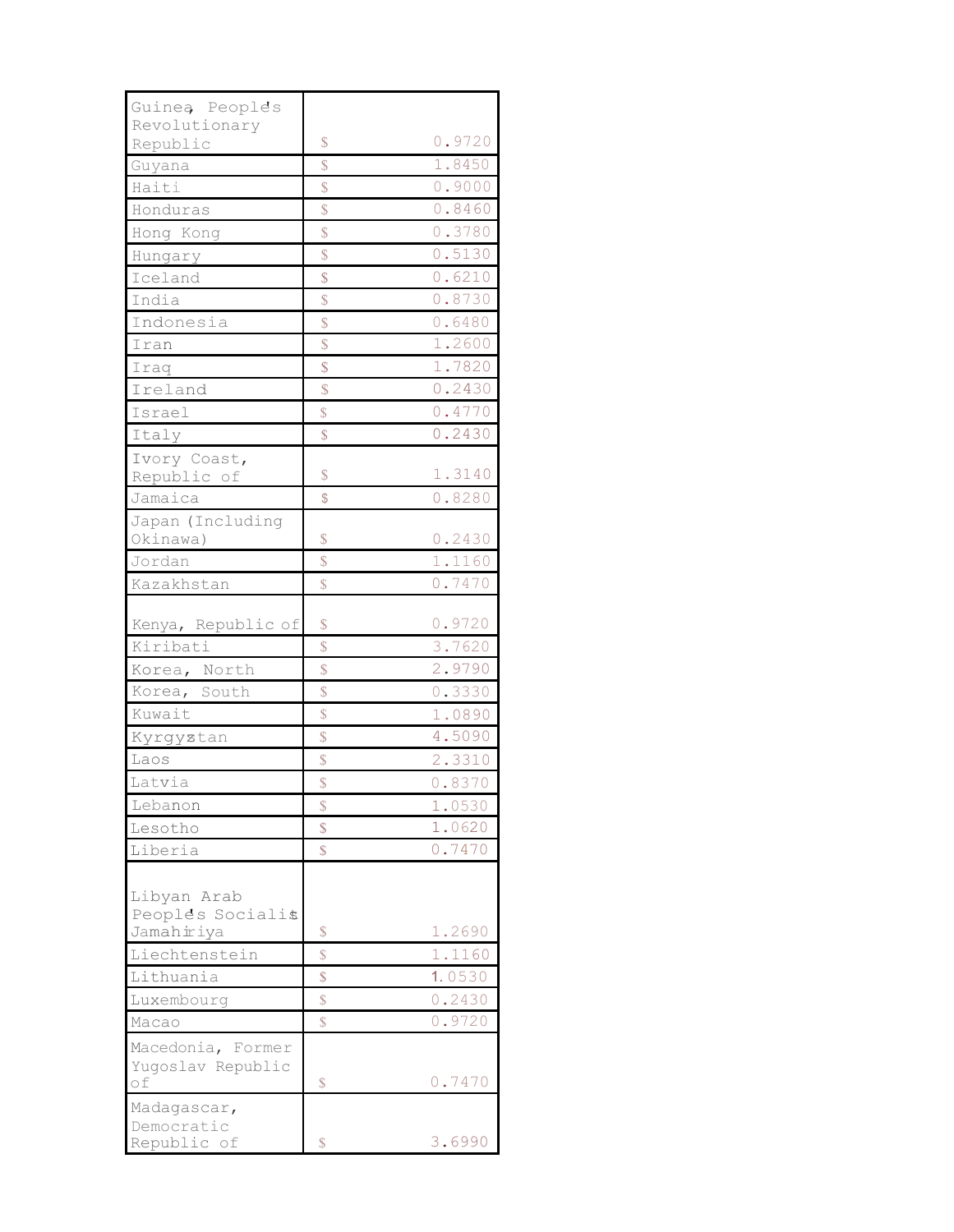| Malawi                                                                      | \$                      | 0.8370 |
|-----------------------------------------------------------------------------|-------------------------|--------|
| Malaysia                                                                    | \$                      | 0.5130 |
|                                                                             |                         |        |
| Maldives Republic<br>of                                                     | \$                      | 3.8970 |
| Mali, Republic of                                                           | \$                      | 1.2600 |
| Malta, Republic of                                                          | \$                      | 0.8460 |
| Marshall Islands                                                            | $\mathbb{S}$            | 0.9630 |
| Mauritania<br>Islami.c Republic                                             |                         |        |
| of                                                                          | \$                      | 1.2780 |
| Mauritius                                                                   | \$                      | 1.4850 |
| Mexico 1-3                                                                  | \$                      | 0.2610 |
| Mexico 4-8                                                                  | \$                      | 0.4770 |
| Moldova                                                                     | \$                      | 3.5730 |
| Monaco                                                                      | \$                      | 0.2430 |
| Mongolian People's                                                          |                         |        |
| Republic                                                                    | \$                      | 2.1240 |
| Montenegro                                                                  | \$                      | 0.8460 |
| Montserrat                                                                  | $\overline{\mathbb{S}}$ | 0.9090 |
| Morocco, Kingdom<br>оf                                                      | S                       | 0.9810 |
| Mozambique                                                                  | \$                      | 1.4850 |
| Namibia                                                                     | \$                      | 0.9720 |
| Nauru                                                                       | \$                      | 2.1150 |
| Nepal                                                                       | $\mathbb{S}$            | 2.3130 |
| Netherlands                                                                 | \$                      | 0.2430 |
| Netherlands<br>Antilles (Bonaire,<br>Curacao Saba, St.<br>Eustatlus and St. |                         |        |
| Maarten)                                                                    | \$                      | 0.7560 |
| Nevis                                                                       | \$                      | 0.5850 |
| New Caledmia                                                                | \$                      | 1.4760 |
| New Zealand<br>(Including Chatham                                           |                         |        |
| Island)                                                                     | \$                      | 0.6030 |
| Nicaragua                                                                   | $\mathcal{S}$           | 0.6660 |
| Niger, Republic of                                                          | \$                      | 1.4220 |
| Nigeria, Federal<br>Republic of                                             | \$                      | 1.2150 |
| Niue                                                                        | \$                      | 4.4460 |
| Norfolk Island                                                              | \$                      | 4.4550 |
| Norway (Including                                                           |                         |        |
| Svalbard)                                                                   | $\mathcal{S}$           | 0.2430 |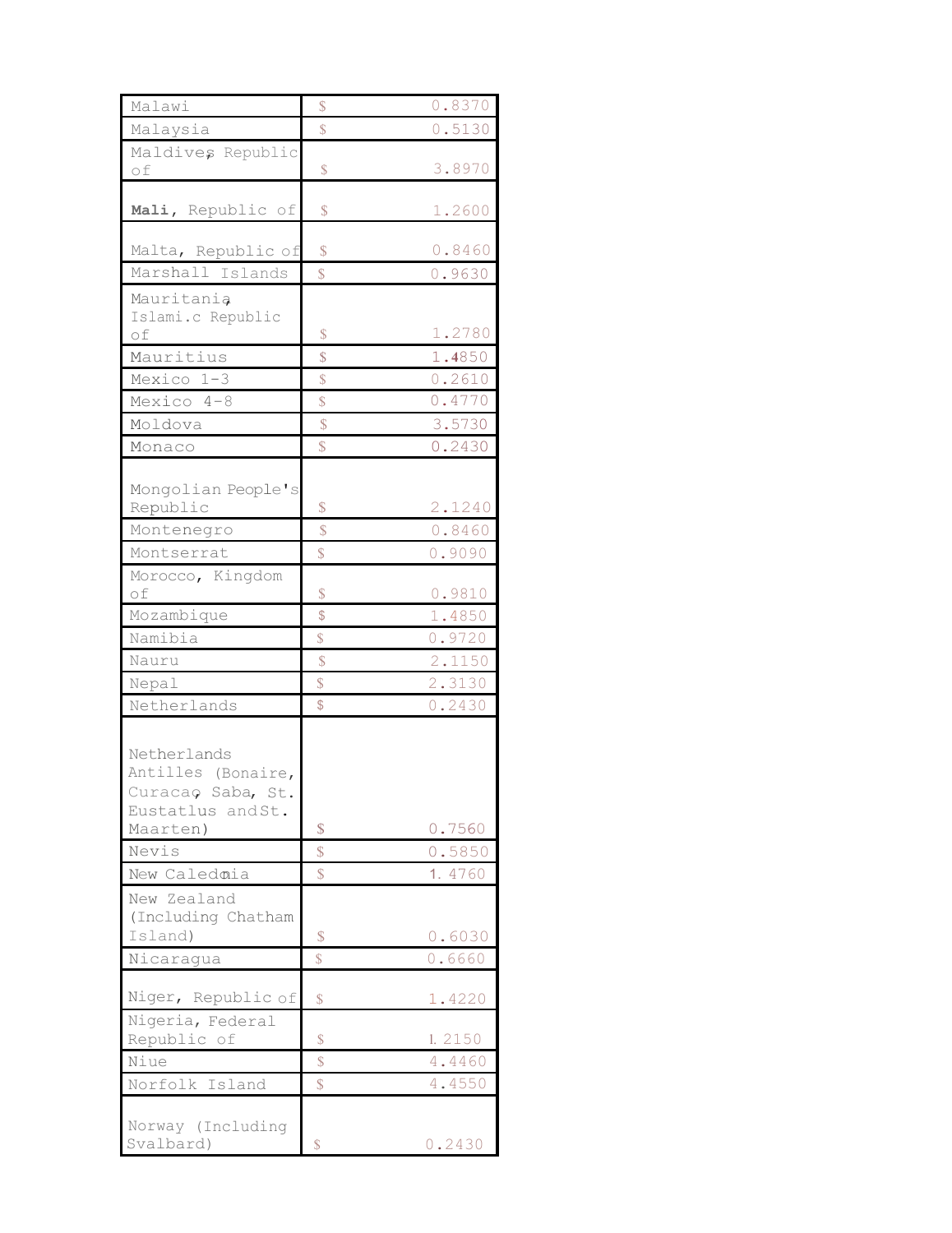| Oman                        | \$                      | 1.0890           |
|-----------------------------|-------------------------|------------------|
| Pakistan                    | $\mathcal{S}$           | 1.1520           |
|                             |                         |                  |
| Palaų Republic of           | S                       | 1.4850           |
| Palestinian Author          | $\overline{\mathbb{S}}$ | 0.4770           |
| Panama, Republic            |                         |                  |
| of                          | \$                      | 0.6480           |
| Papua New Guinea            |                         |                  |
| (Admiralty                  |                         |                  |
| Islands<br>Bouganville, New |                         |                  |
| Britan and New              |                         |                  |
| Ireland)                    | \$                      | 0.9630           |
| Paraguay                    | \$                      | 0.7560           |
| Peru                        | \$                      | 0.7020           |
| Philippines                 | $\mathbb{S}$            | 0.5130           |
| Poland, Peopl's             |                         |                  |
| Republic of                 | \$                      | 0.4770           |
| Portugal                    |                         |                  |
| (IncludingAzores            |                         |                  |
| and Madeira<br>Islands)     | \$                      | 0.2430           |
| Qatar                       | $\overline{\mathbb{S}}$ | 2.0790           |
|                             |                         |                  |
| Reunion Island              |                         |                  |
| including Mayotte           | $\mathcal{S}$           | 1.2600           |
|                             |                         |                  |
| Romania Socialist           |                         |                  |
| Republicof                  | \$                      | 0.7560           |
| Russia                      | $\sqrt{\frac{2}{5}}$    | 0.6300           |
| Rwanda                      | $\hat{\mathbb{S}}$      | 3.3840           |
| San Marino                  | \$                      | 3.1500           |
| Sao Tome                    | \$                      | 4.2210           |
| Saudi Arabia                | \$                      | 1.1520           |
| Senegal Republic            | \$                      | 1. 4760          |
| Serbia                      | \$                      | 0.8460           |
|                             |                         |                  |
| Seychelles Islands          | \$                      | 3.2580<br>1.0800 |
| Sierra<br>Leone             | \$                      |                  |
| Singapore<br>Republic of    | \$                      | 0.4230           |
| Slovakia                    | $\mathbb{S}$            | 0.6840           |
| Slovenia, Republic          |                         |                  |
| of                          | \$                      | 0.6660           |
| Islands<br>Solomon          | \$                      | 3.4830           |
| Somali Republic             | \$                      | 2.1150           |
| South Africa                |                         |                  |
| Republic of                 | \$                      | 0.5670           |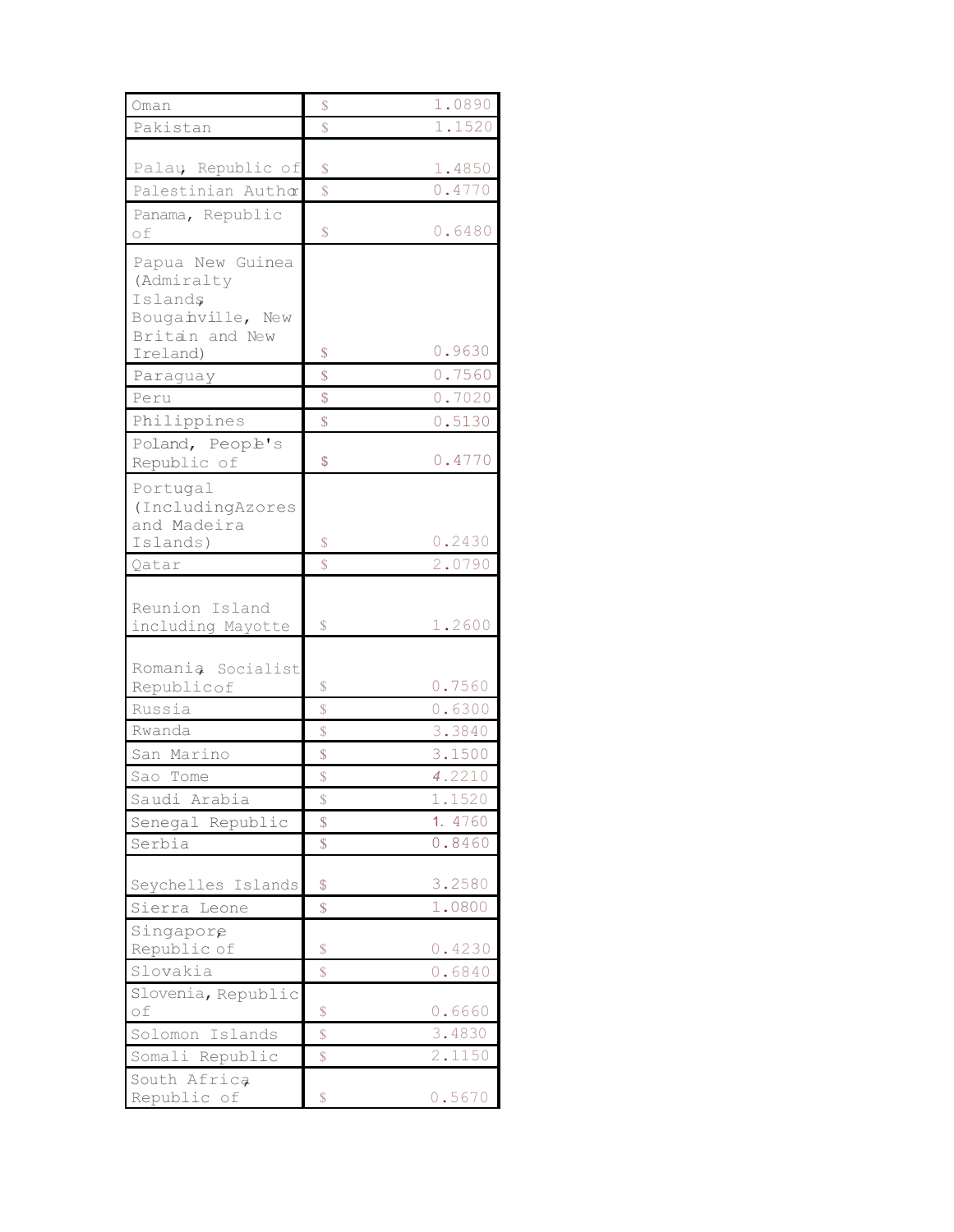| Spain (Including         |                    |        |
|--------------------------|--------------------|--------|
| Balearic Islands,        |                    |        |
| Canary Islands,          |                    |        |
| Ceuta and Melilla)       | <sup>\$</sup>      | 0.2430 |
| Sri Lanka,               |                    |        |
| Democratic               |                    |        |
| Socialist Republic       |                    |        |
| of                       | \$                 | 1.2600 |
| St. Helena               | \$                 | 2.1150 |
| St. Kitts                | $\mathbb{S}$       | 0.5850 |
| St. Lucia                | $\mathbb{S}$       | 0.5850 |
| St. Pierre &             |                    |        |
| Miquelon                 | \$                 | 1.5210 |
| St. Vincent and          |                    |        |
| The Grenadines           | \$                 | 0.8910 |
| Sudan                    | \$                 | 1.4760 |
| Suriname, Republic<br>of |                    |        |
|                          | \$                 | 1.7640 |
| Swaziland                | \$                 | 0.9720 |
| Sweden                   | $\mathcal{S}$      | 0.2430 |
| Switzerland              | \$                 | 0.2430 |
| Syrian l\rab             |                    |        |
| Republic                 | \$                 | 1.2600 |
| Taiwan                   | $\mathcal{S}$      | 0.4320 |
| Tajikistan               | $\mathcal{S}$      | 2.7540 |
| Tanzania                 | $\mathcal{S}$      | 0.9720 |
| Thailand                 | \$                 | 0.5580 |
|                          |                    |        |
| Togo, Republic of        | \$                 | 1.2870 |
| Tonga Islands            | $\mathbb{S}$       | 1.2600 |
|                          |                    |        |
| Trinidad & Tobago,       |                    |        |
| Democratic               |                    |        |
| Republic of              | S                  | 0.7380 |
| Tunisia                  | $\hat{\mathbb{S}}$ | 0.7470 |
| Turkey                   | \$                 | 0.6030 |
| Turkmenistan             | $\mathbb{S}$       | 2.6910 |
| Turks & Caicos           |                    |        |
| Islands                  | \$                 | 0.6210 |
| Tuvalu                   | $\mathcal{S}$      | 5.2650 |
| Uganda                   | \$                 | 1.0530 |
| Ukraine                  | $\mathcal{S}$      | 0.8370 |
| United Arab              |                    |        |
| Emirates (Abu            |                    |        |
| Dhabi, Ajman,            |                    |        |
| Dubai Fujairah           |                    |        |
| Ras al Khaimah,          |                    |        |
| Sharjah and Ummal        |                    |        |
| Qaiwain)                 | \$                 | 0.7200 |